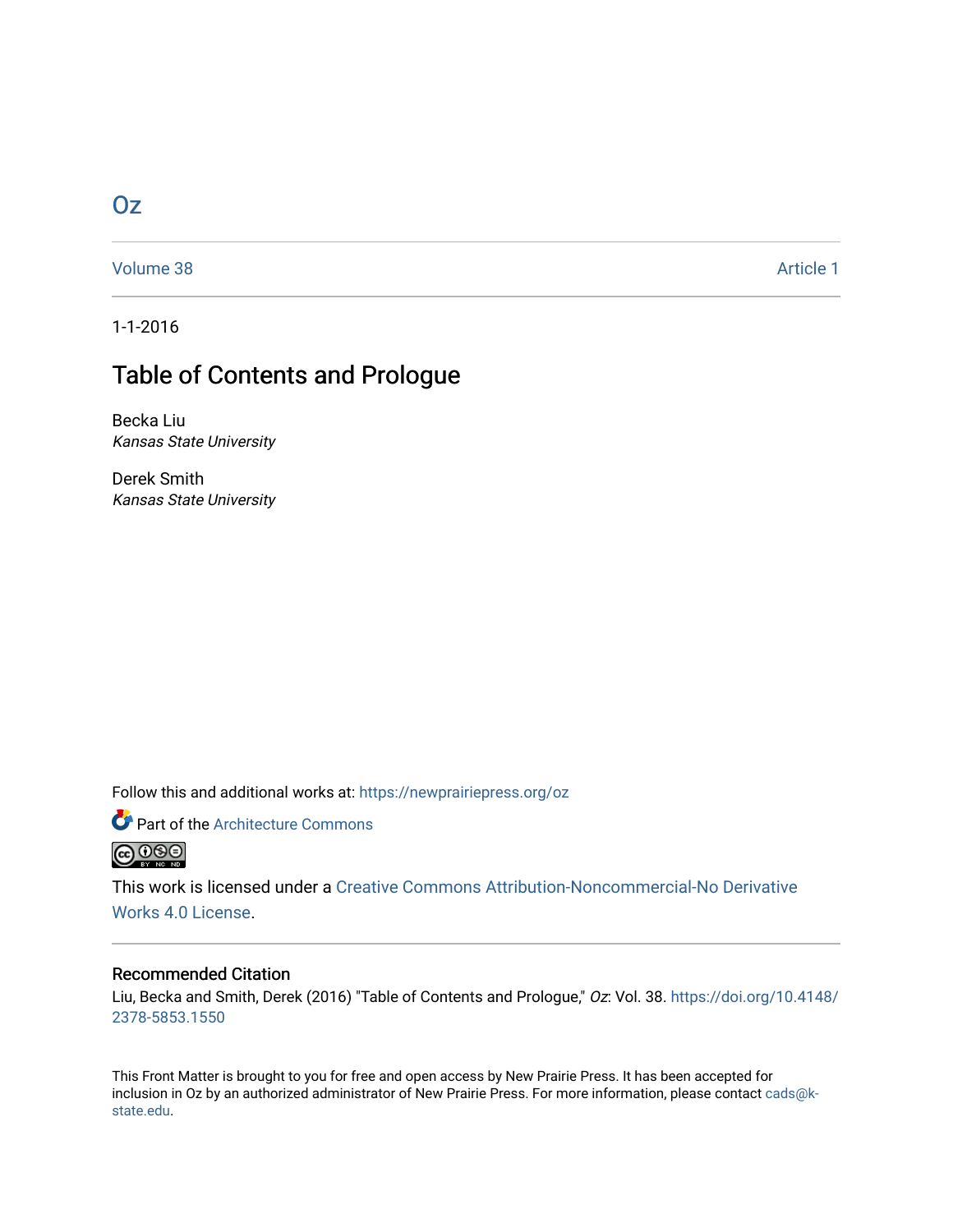

College of Architecture, Planning, and Design Kansas State University Kansas State University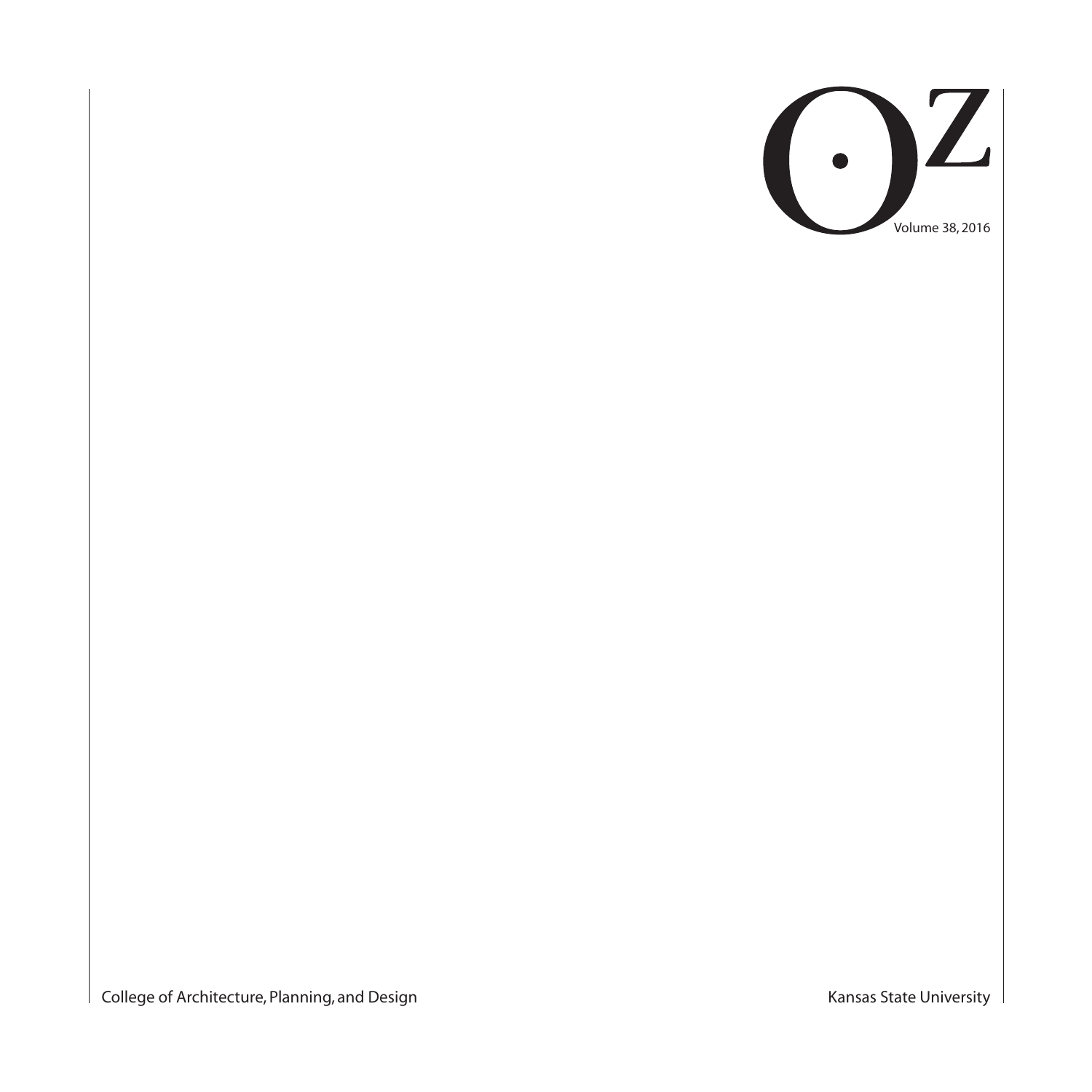# **Contents**

### **Editors**

Becka Liu Derek Smith

## **Staff**

Matt Baumann Christian Berger Aaron Bolli Joe D'Elia Brendan Gregory Jason Jirele Erik Loya Alexa Mccallum Jeremy Migneco Sevrin Scarcelli

### **Faculty Advisors**

Christopher Fein Raymond Streeter

#### **Cover**

Berndnaut Smilde, *Nimbus II.* Photo, Cassander Eeftnick Schattenkerk, courtesy of the artist and Ranching Gallery.

*Oz* is a nonprofit journal edited, designed, and produced annually by students in the Kansas State University College of Architecture, Planning, and Design. Inquiries should be addressed to:

Managing Editor, *Oz* 13 Seaton Hall Manhattan, Kansas 66506-2901

ISSN 0888-7802 Copyright © 2016 *Oz*

Printed by Consolidated Printing Salina, Kansas

| 4  | <b>Making Camp</b>                                                                                | Lola Sheppard<br>Lateral Office                                                        |
|----|---------------------------------------------------------------------------------------------------|----------------------------------------------------------------------------------------|
| 18 | <b>Process Innovation</b>                                                                         | Heath May<br><b>HKS Line</b>                                                           |
| 26 | An Interview with Jeanne Gang                                                                     | Corbin Keech and<br>Jeanne Gang                                                        |
| 34 | <b>Empowering Design through</b><br><b>Flexible Personal Space</b>                                | Alex Knezo<br>Knezo Design Studio                                                      |
| 40 | <b>Nimbus Series</b>                                                                              | Berndnaut Smilde                                                                       |
| 44 | <b>Realizing Architecture's</b><br><b>Disruptive Potential</b>                                    | Shajay Bhooshan<br><b>Zaha Hadid Architects</b><br><b>Computation and Design Group</b> |
| 52 | The Future Is Now?<br>Parametric Design and<br><b>Technology in Design Process</b>                | Massimiliano Fuksas<br>Studio Fuksas                                                   |
| 60 | <b>Museum of Contemporary Art and</b><br><b>Planning Exhibition</b><br>Shenzen, China (2007-2016) | Coop Himmelb(I)au<br>Wolf D. Prix and<br>Partner 7T GmbH                               |

**66 Approaching Innovation** Stephen Kieran and

James Timberlake